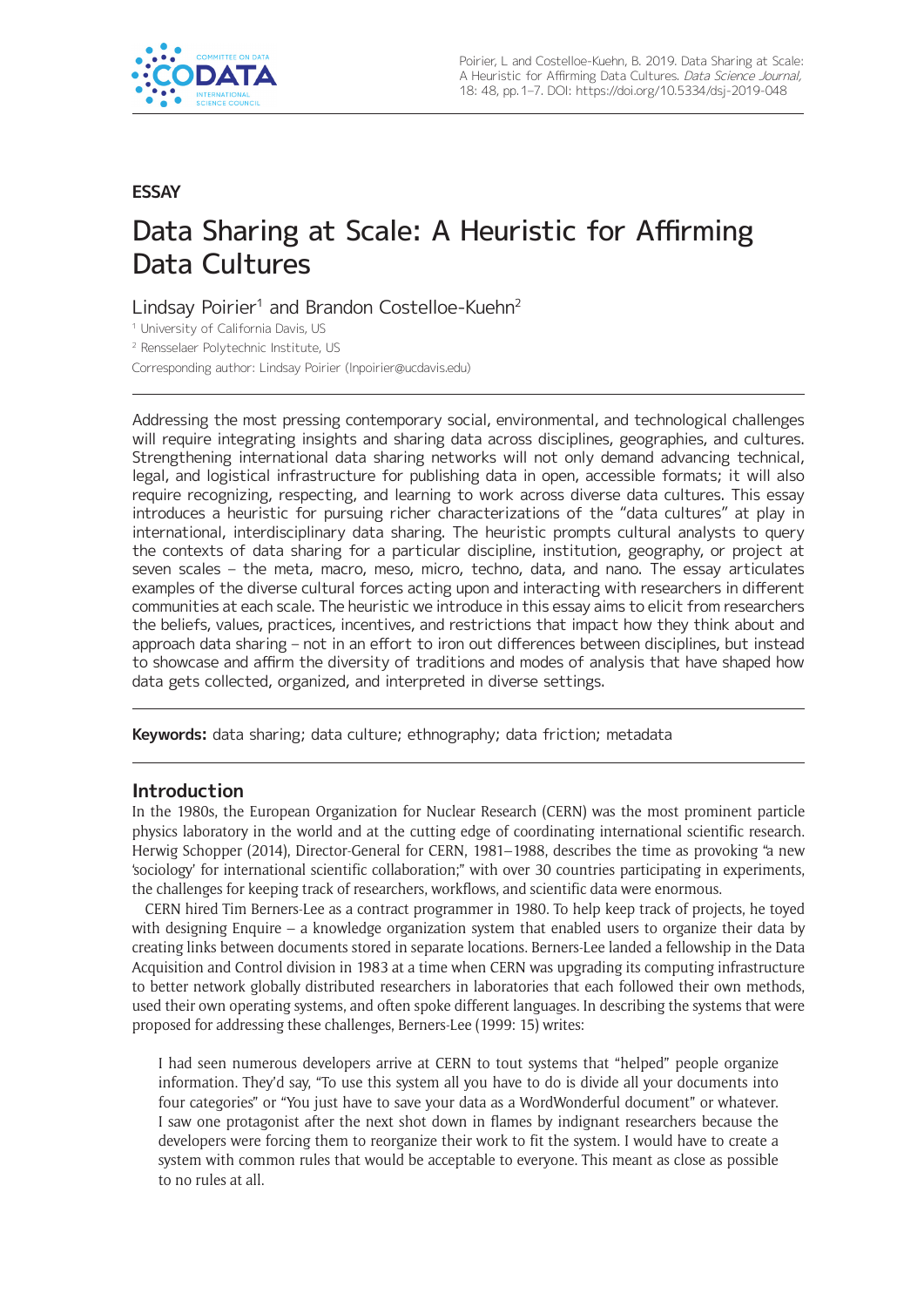The challenge was not to compel researchers to adopt a new standard; instead the challenge was learning to recognize and respect the different data cultures that guided how diverse researchers approached their work.<sup>1</sup> Berners-Lee's Enquire eventually evolved into a proposal for what became the World Wide Web – perhaps the most widely adopted information infrastructure in the world, in large part because the system has very few rules prescribing how users should organize their knowledge within it.

Today, we are contending with a sociology for international scientific collaboration on a much larger scale. Addressing the most pressing contemporary social, environmental, and technological challenges will require integrating insights and sharing data across disciplines, geographies, and cultures. Research into the sociotechnical challenges of data sharing has begun to characterize complications that arise as researchers in different communities work to align their data cultures (Borgman, 2012). The process of integrating complex and heterogeneous data generated in different geographies, according to different disciplinary standards, and motivated by different epistemic commitments and incentive structures, can produce "friction," demanding that researchers make compromises to find common ground (Edwards et al. 2011). Different disciplines may speak different "languages" making it difficult to devise shared schemas and ontologies. Perhaps most notably, researchers in different settings often have diverse rationales for valuing data preservation, contextualization, integration, and dissemination. Strengthening international data sharing networks will not only demand advancing technical, legal, and logistical infrastructure for publishing data in open, accessible ways; it will also require recognizing, respecting, and learning to work across diverse data cultures. As Berners-Lee observed of collaborative research practice at CERN in the 1980s, prescriptively forcing researchers to reorganize their work to fit a standard limits adoption and collaboration. This essay, informed by our work exploring diverse data sharing communities at the Research Data Alliance (RDA), will introduce a heuristic we've developed in order to pursue richer characterizations of the "data cultures" at play.

The RDA (rd-alliance.org) is an international community of researchers aiming to design and sustain the socio-technical infrastructure needed to enable open research data sharing across geographies and disciplines. We became involved in the RDA as cultural anthropologists looking to advance frameworks for data sharing in our own field. However, we found that RDA's bi-annual plenaries are rich ethnographic fieldsites for examining how commitments guiding scientific practice inform how data gets produced, structured, and semanticallyenriched, and how researchers in different communities think about, value, and practice data sharing.<sup>2</sup> We have been developing the heuristic presented in this paper since 2017, when we were asked, as ethnographers of data practice, to collaborate in a session at the RDA Plenary 10 in Montreal on addressing barriers to adoption of RDA outputs. We devised a series of questions that researchers might ask themselves in considering the aims, assumptions, and commitments brought to their work, their congruence with the RDA output, and the infrastructure and incentives available for enabling adoption. We revised the questions in 2019 for a workshop addressing the socio-technical challenges of international and interdisciplinary data sharing.

## **Data Sharing at Scale**

Global, interdisciplinary data sharing is a cultural system – one that assembles many actors, institutions, technologies, and frameworks. It is a system animated by a diverse set of forces operating at many different locations and across many different scales. Understanding this system will demand that we learn to simultaneously observe the multiple forces acting upon and interacting with researchers and the data they produce.

Scale has historically referred to many things. For instance, geographers may refer to spatial scales that designate different geo-political boundaries; computer scientists may refer to nested IT infrastructures (i.e. data, computers, networks, the internet, etc.). Scholars studying the history and social dynamics of information infrastructures have shown how examining data systems across macro, meso, and micro scales of society can reveal the complexity of socio-technical forces in shaping knowledge, modernity, and computing history (Edwards 2004; Acker 2015). When we refer to scale in the context of cultural systems, we aim to evoke the frames of reference – diverse in their breadth and modes of cultural ordering – that anthropologists have crafted to examine how culture is enacted and mediated. When we talk of frames of reference, we are not referring to particular places, contexts, or phenomena, but rather, focusing devices that order

<sup>1</sup> We refer to "researchers" here quite expansively to denote any individual involved in the collection, designation, analysis, stewardship, and/or use of empirical data. This may refer to scientists, humanists, industrial analysts, and government actors in a variety of locations.

 $^2$  In positioning the RDA as a fieldsite, we have methodologically employed what Fassin and Rechtman (2009: 11) refer to as "observant participation" in the study of data cultures. Ethnographic observation has come second to and has been inflected by our own participation in the organization. This research was carried out under the approval of Institutional Review Boards at Rensselaer Polytechnic Institute and the University of California Davis.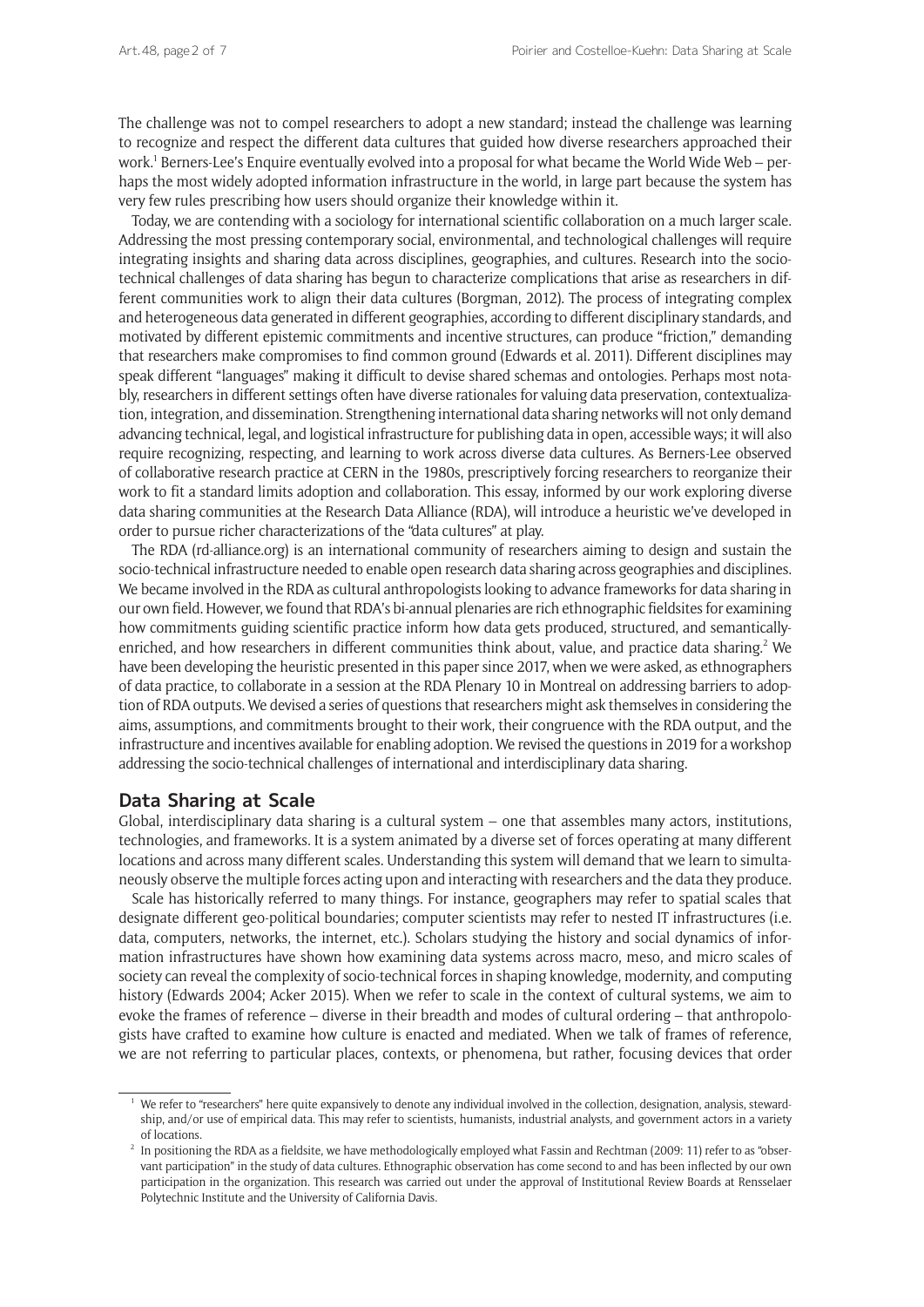what the ethnographer pays attention to (i.e. customs, politics, discourse, etc.). Kim Fortun (2009: 75–6), a cultural anthropologist that has written extensively on theories of ethnographic practice, argues that "scale is a heuristic, which, like all heuristics, provides a way of seeing that frames and orients perspective. At its best, scale provides a way to see many types of action in motion at once, evoking a sense of the system at hand." Fortun proposes seven "strata" (including meta, macro, meso, micro, techno, nano, and natural) for guiding cultural analysis and argues that examining cultural systems across these scales can help constitute the "meta-data" needed to make sense of the systems.

In this paper, we adapt Fortun's approach in order to outline a heuristic for examining the data cultures of different research communities. We do so bearing in mind that all heuristics for framing perspective delimit insight, and that phenomena are constantly crossing these scales that are only analytically (and uneasily) separable. Further, the issues that emerge within each strata, themselves involve cultural forces playing out across diverse spatial, temporal, and infrastructural scales. Data cultures can be characterized as a cumulation of phenomena oscillating between various sites at different times in the context of the different cultural frames of reference we outline below. While the heuristic we introduce provides but one way of unpacking complex cultural systems, it does serve as a starting point, enabling comparative perspective between fieldsites, informing examinations of how cultural systems evolve, and signposting the various forces that can impact data sharing. The heuristic we outline below (**Figure 1**) can serve as a template for querying researchers and examining data cultures within the context of a particular discipline, institution, geography, or project.3

| <b>META</b>   | In what ways have researchers in this community developed discourse around the promise of open science -<br>particularly at a time when global support for research itself is under attack in many settings?<br>To what extent have researchers in this community developed discourse that encourages investment in the<br>development and maintenance of research infrastructure?                                             |
|---------------|--------------------------------------------------------------------------------------------------------------------------------------------------------------------------------------------------------------------------------------------------------------------------------------------------------------------------------------------------------------------------------------------------------------------------------|
| <b>MACRO</b>  | What guidelines or frameworks are in place to support researchers in this community in discerning how to share data<br>within the parameters of existing laws - such as copyright and requirements for human subjects research?<br>To what extent are there financial structures in place to support and sustain the development and implementation of<br>data infrastructure in this community?                               |
| <b>MESO</b>   | To what extent do promotional incentives encourage researchers in this community to participate in data sharing and<br>infrastructure development? Do the governance mechanisms that researchers in this community work within support<br>collaborative research projects?<br>Which external organizations are available to support researchers in this community in adopting and implementing data<br>sharing infrastructure? |
| <b>MICRO</b>  | In what ways does data sharing change the research workflow in this community? Are researchers in this community<br>prepared to work collaboratively?<br>Are there quidelines and frameworks available to researchers in this community that prepare them to integrate<br>recommended data practices into their day-to-day work?                                                                                               |
| <b>TECHNO</b> | To what extent are the technologies and infrastructures needed to support data sharing accessible and affordable to<br>researchers in this community? Do they have the time to learn, build, and implement them?<br>How accessible are the quidelines regarding the implementation of tools and practices for data sharing to the<br>researchers in this community?                                                            |
| <b>DATA</b>   | To what extent do the data sharing architectures available to researchers in this community respect and preserve the<br>unique epistemologies, commitments, and modes of analysis they bring to their research?<br>How are the vocabularies researchers use in this community distinct from those used in other communities? What<br>translational work must researchers perform when adopting shared taxonomies?              |
| <b>NANO</b>   | What beliefs and values motivate researchers in this community to engage in data sharing and collaborative work? What<br>do they hope to gain from collaborative perspective?<br>How do educational programs for researchers in this community teach the value and practice of research data sharing?                                                                                                                          |

**Figure 1:** A Multi-Scaled Heuristic for Examining and Affirming Data Cultures.

 $3$  As RDA working groups plan for the design of new data sharing infrastructure, this heuristic may be used as a template for interviews or surveys designed to elicit from diverse communities the data cultures that shape their thinking, their practice, and the resources available to them. For communities seeking to adopt RDA outputs, the heuristic may be a tool to help analyze and make sense of the diverse cultural forces that shape possibilities for infrastructural implementation.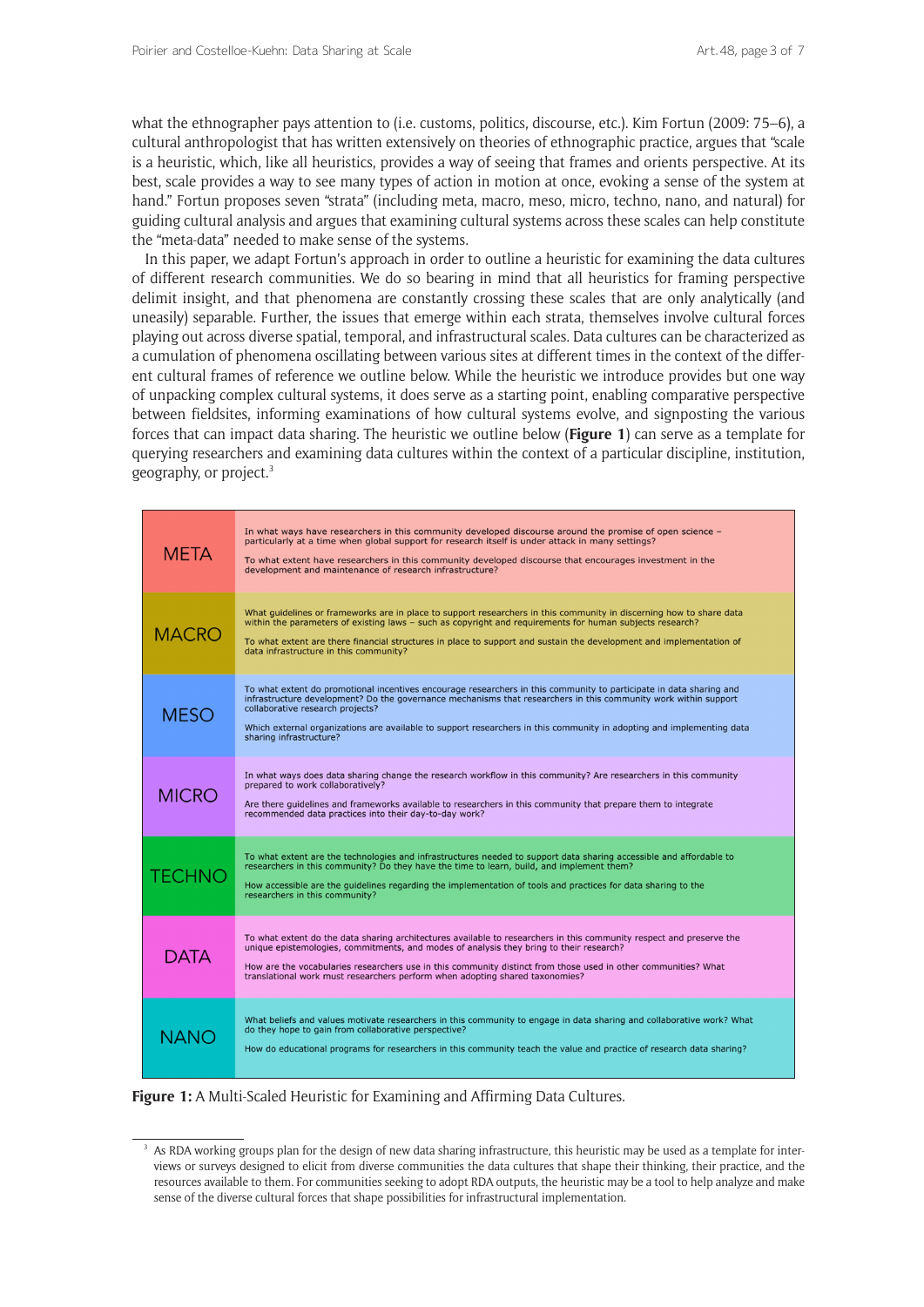# **Meta: Discursive**

Meta-level analysis, or the way forces characterized by the scales below get talked about, queries the dominant discourse and counter-narratives guiding how a community values data sharing. Different communities have differently prioritized investments in open science and the data infrastructure needed to support it. While advocates in all disciplines may struggle to communicate the value of open science to their administrators, funders, and peers, the conversation has advanced much further in certain disciplines. Early policies regarding data sharing in the Human Genome Project propelled discourse around open science to the forefront in genomics research (Kaye et al. 2009), setting global expectations that sequencing data would be publicly available. Meta-level analysis may also consider how geopolitics shape different discourses around open science. In Low- and Middle-Income Countries, some researchers have voiced concerns that opening data can exacerbate existing global inequalities by heralding in new opportunities for extraction (Serwadda et al. 2018).

# **Macro: Legal, Political-economic, and Financial**

Macro-level analysis attends to the financial and legal structures that support the work of data sharing communities and organizations. While globally funders are increasingly requiring researchers to deposit data in public access repositories, their willingness to fund data infrastructure development and maintenance differs drastically. For instance, the European Union has consistently prioritized Open Science in their research and innovation funding programmes (including Horizon 2020 and Horizon Europe), supporting the propagation of consulting bodies such as GoFAIR and the European Research Infrastructures Initiative, as well as domain-specific bodies such as DARIAH and the Europrean Marine Biological Resource Center. In other parts of the world, financial resources supporting research infrastructure are not as readily available.

Macro-level analysis also considers differences in legal structures that disciplines operate within. For instance, social scientists must comply with country-specific research ethics laws, and public health researchers must comply with country-specific laws for safeguarding a patient's privacy with respect to medical information (Panhui et al. 2014). Such legislation restricts the degree to which researchers can engage in interdisciplinary data sharing.

# **Meso: Organizational**

Meso-level analysis focuses attention on organizations and networks. Ethnographic research examining barriers to data sharing and collaborative practice has often focused here, examining how a lack of incentives for sharing data, engaging in collaborative work, and investing time in the design and maintenance of research infrastructure has inhibited participation amongst some communities in data sharing networks (Edwards et al. 2011; Borgman 2012). Notably, this dearth of impetus is felt disproportionately in certain disciplines (such as those where collaborative publications are discouraged), in certain institutions (such as those that do not count the design and maintenance of research infrastructure as "service" in tenure cases), and at different career stages. Early career researchers, for instance, are often concerned that publishing their data in open repositories may lead to their research findings being "scooped up" before they have an opportunity to establish their credibility as scholars (Bahlai et al. 2019).

# **Micro: Research Practices and Customs**

Micro-level analysis focuses attention on customs and practice – both data practice and research practice. For instance, Broom, Cheshire, and Emmison (2009) argue that data sharing imperatives can undermine qualitative researchers' understanding of what it means to "do" qualitative research. Since many qualitative researchers understand their data to be so contextually situated and containing indeterminacies that require an "expert" eye to be perceived, they have voiced concern that adopting data publishing into their workflows erodes the integrity of doing qualitative research.<sup>4</sup> On the other hand, in some research communities, data sharing procedures have already fundamentally reshaped and advanced research practice. Leonelli and Ankeny (2012) have documented how the development of community databases for model organisms has provoked a shift in biological research practice away from single species analysis towards more comparative, cross-species research. Micro-level analysis also considers the time researchers can devote to implementing data sharing protocols (Acord and Harley 2013).

<sup>4</sup> Ann Zimmerman (2008) similarly demonstrates how the locally-situated knowledge ecologists acquire in fieldwork can be difficult to translate into public data through available standards and thus often get left behind.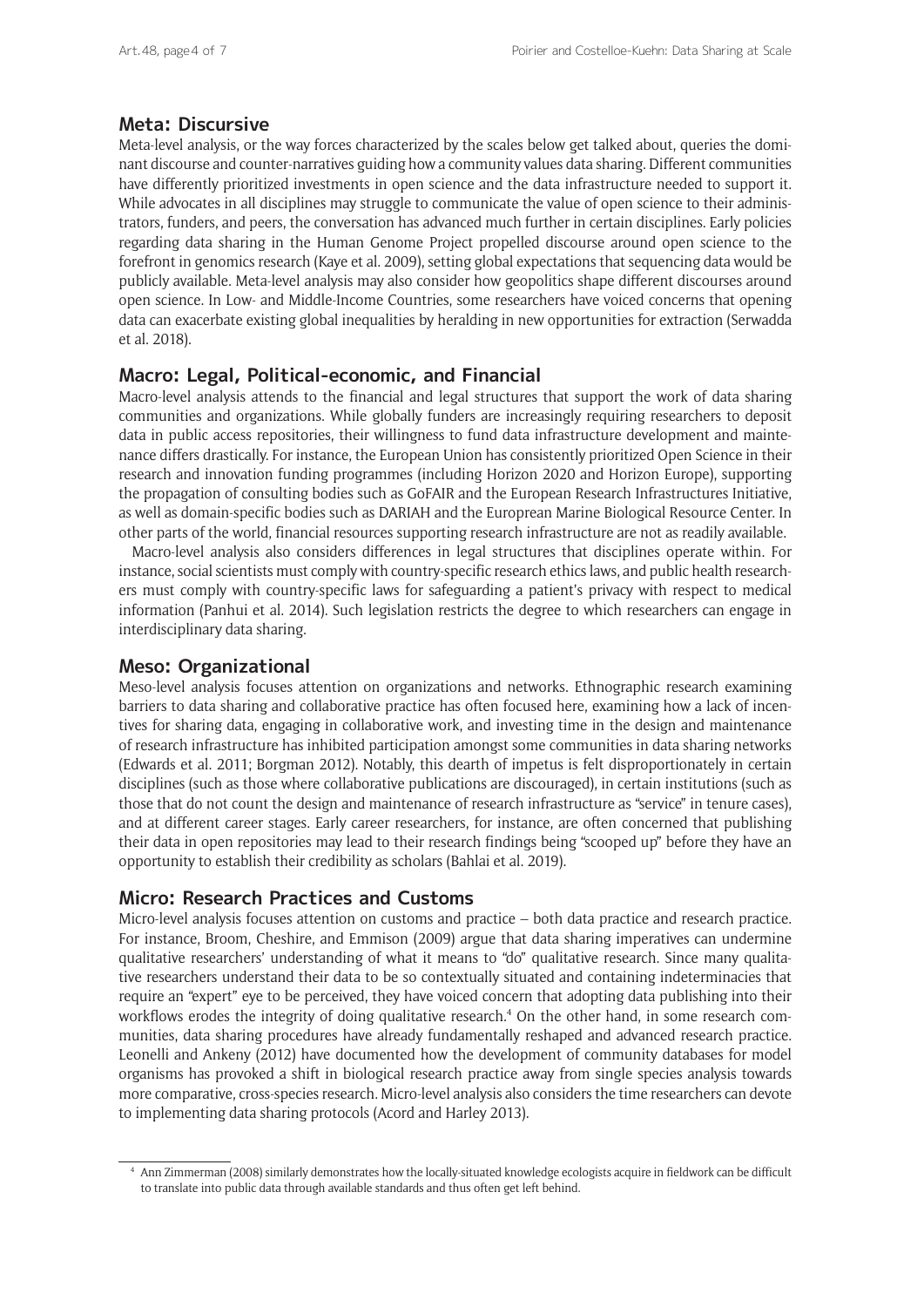# **Techno: Technological**

Techno-level analysis attends to the availability, accessibility, and fitness of technologies and data standards for supporting data sharing practices. In certain research communities, suites of data sharing technologies and standards have already been networked into data repositories that can support domain-specific data publishing and management without requiring advanced data infrastructure expertise on the part of data depositors. While certain communities can submit their data to domain-specific data repositories (such as the earth data repositories networked through DataONE) or region-specific data repositories (such as Research Data Australia) researchers in other data domains and regions do not necessarily have access to infrastructure designed specifically to meet their data management needs (Tenopir et al. 2011). Further, at some institutions, librarians and information scientists are more readily available for helping researchers address the technical challenges of implementing data infrastructure to support sharing and management. The California Digital Library, for instance, supports the entire University of California system in addressing challenges of data curation and preservation.

## **Data: Data Architecture**

Data-level analysis focuses attention on data architecture and configuration and the extent to which the logics of data sharing standards embody the assumptions that different communities bring to their research practice. Some disciplines, such as evolutionary biology and chemistry, have a long tradition of grouping and sorting entities according to various taxonomic systems, while in other research domains the very act of discretizing knowledge runs counter to researchers' epistemological commitments. For instance, Pulsifer et al. (2011) have shown how designing formal data management processes for documenting Inuit knowledge posed a unique set of challenges because the complexity and dynamism of relationships characterized in indigenous narratives are not amenable to the standardized data practices Western science promotes. At the data level, we consider the ways in which the complexity of a community's context-specific knowledge inevitably gets transformed to fit into data sharing infrastructures (because all infrastructures structure and delimit entities and their flows), and how new data infrastructures can be designed to better represent diverse knowledge forms.

### **Nano: Individual Beliefs and Values**

Nano-level analysis focuses attention on the embodied beliefs researchers bring to data sharing practice – why they value data sharing and what they hope to get out of collaboration.<sup>5</sup> For instance, in many of the natural sciences, an oft-cited motivator for advancing robust data sharing infrastructure is to confront a crisis of the scientific method – that a great deal of published research has not been documented in such a way that its results can be reproduced (Jasny et al. 2011). The humanities, however, are typically guided by a different set of motivations; in cultural anthropology, for instance, sharing data and encouraging its reuse can help ensure that interpretations of cultural objects are not univocal but instead represent an array of perspectives (Poirier et al. 2019). Unpacking the ideological underpinnings of different data cultures highlights the fallacy of designing one-size-fits-all solutions; to advance global and interdisciplinary data sharing in an inclusive way, we need infrastructures and policies that affirm the wide array of stakes that animate different research communities' investment in data sharing and open science.

# **Conclusion: Affirming Culture**

*"We all tend to treat diversity as a problem. It's here to stay and it's beautiful." –Dr. Devika P. Madalli, RDA Technical Advisory Board and Consultant, RDA Plenary 13, Philadelphia, PA (April 2019)*

Over the past five years, we have found ourselves in numerous data sharing workshops, meetings, and plenaries where "culture" gets cast as a problem to be fixed. We have heard folks say "if only we could get everyone to speak the same language" or "if only we can align different data sharing cultures." However, in working to tame culture in data sharing practices, there is great risk that the nuances that make interdisciplinary research so robust and appropriate for tackling complex, multi-scaled, and multi-dimensional problems

<sup>5</sup> Of all the scales presented here, the distinction between the first (meta/discursive) and the last (nano/individual beliefs and values) is perhaps the most difficult to stabilize. To understand this particular crossing of scale, we find Althusser's (1971) concept of interpellation useful, which in its simplest terms involves the processes by which ideology (embodied in the various scales presented here) conditions and even constitutes individual subjects' identities, beliefs, and values.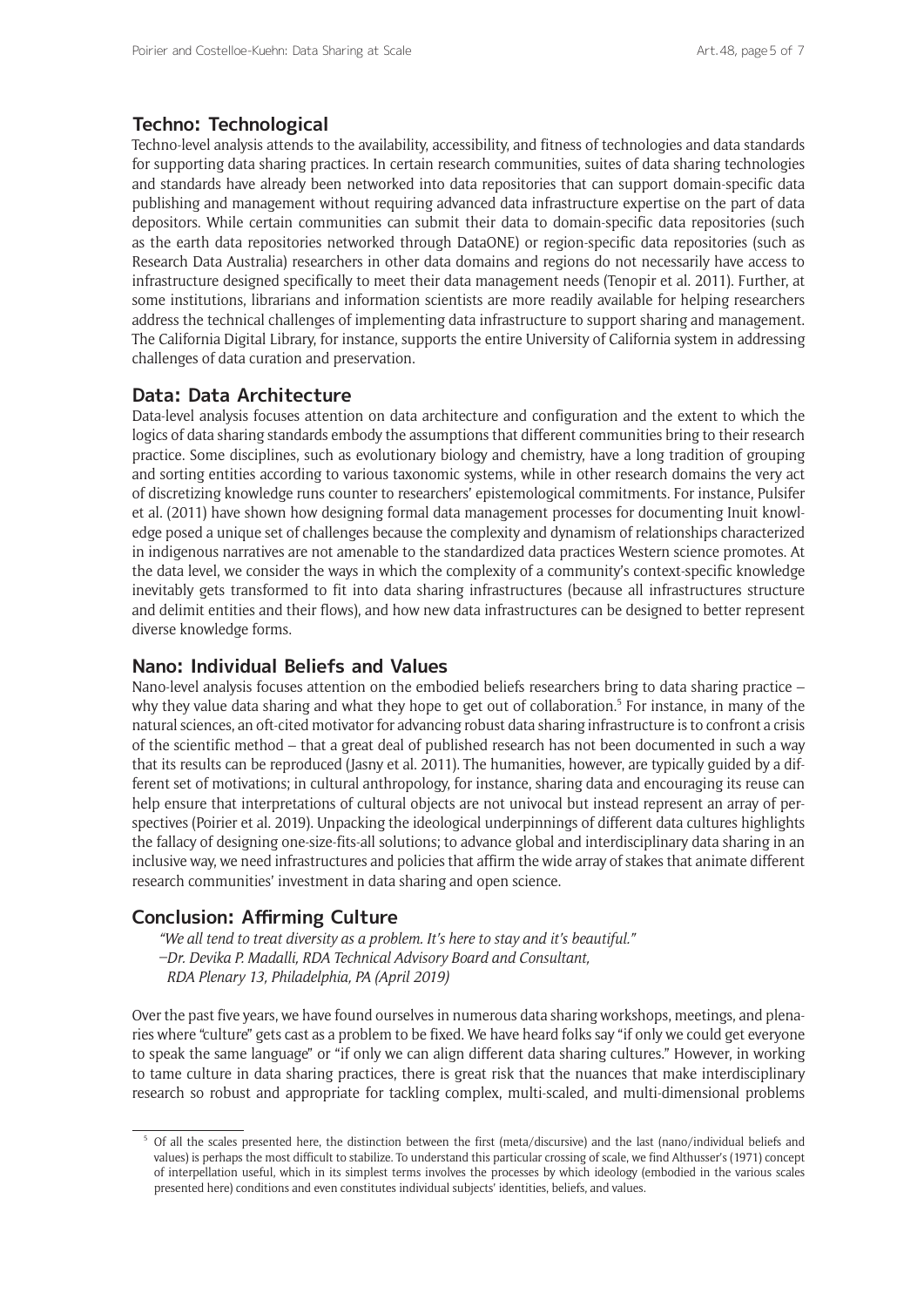will be eclipsed. The heuristic we introduce in this essay aims to elicit from researchers the beliefs, values, practices, incentives, and restrictions that impact how they think about and approach data sharing – not in an effort to iron out differences between disciplines, but instead to showcase and affirm the diversity of traditions and modes of analysis that have shaped how data gets collected, organized, and interpreted in diverse settings.

This is a key and often overlooked component within efforts to design and implement data sharing policy and infrastructure. While designers of data sharing infrastructure often attempt to gather feedback from diverse domain communities when developing new standards, tools, or frameworks, we have found that they attempt to structure the feedback in ways that control for difference. For instance, designers may distribute use case templates that ask representatives in different data domains to outline scenarios, triggers, motivations, goals, costs, and risks involved in a particular data practice. While the structure of the document allows the designers to compare and contrast key factors of a data practice across communities, it also presets the conditions for comparative perspective in ways that can eclipse more fundamental differences – such as why the researchers value data in the first place, how they leverage theory, what they hope to gain through collaboration, the assumptions they have about language and representation, and the unique historical and institutional conditions that have shaped their communities. These considerations can have a profound effect on how data sharing practices get taken up in different settings. Studying data cultures at scale can help to foreground these often neglected considerations, animating capacity to design data sharing infrastructure and policies that are not only acceptable to everyone, but also affirm and respect the diversity of cultures that guide global and interdisciplinary research practice.

## **Acknowledgements**

The ideas developed in this essay were supported through the RDA/US Data Share fellowship sponsored through a grant from the Alfred P. Sloan Foundation. We also thank Kim Fortun and Mike Fortun for helping us scope our involvement in RDA and reviewing multiple iterations of this heuristic.

#### **Competing Interests**

The authors have no competing interests to declare.

#### **References**

- **Acker, A.** 2015. "Toward a Hermeneutics of Data." *IEEE Annals of the History of Computing*, 37(3): 70–75. DOI:<https://doi.org/10.1109/MAHC.2015.68>
- **Acord, SK** and **Harley, D.** 2013. Credit, time, and personality: The human challenges to sharing scholarly work using Web 2.0. *New Media Society*, 15: 379–397. DOI:<https://doi.org/10.1177/1461444812465140>
- **Althusser, L.** 1971. Ideology and Ideological State Apparatuses (Notes towards an Investigation). In: *Lenin and Philosophy and Other Essays. Monthly Review Press*.
- **Bahlai, C, Bartlett, LJ, Burgio, KR, Fournier, AMV, Keiser, CN, Poisot, T** and **Whitney, KS.** 2019. Open Science Isn't Always Open to All Scientists. *American Scientist*. URL [https://www.americansci](https://www.americanscientist.org/article/open-science-isnt-always-open-to-all-scientists)[entist.org/article/open-science-isnt-always-open-to-all-scientists](https://www.americanscientist.org/article/open-science-isnt-always-open-to-all-scientists) (accessed 6.5.19). DOI: [https://doi.](https://doi.org/10.1511/2019.107.2.78) [org/10.1511/2019.107.2.78](https://doi.org/10.1511/2019.107.2.78)
- **Berners-Lee, T.** 1999. Weaving the Web: The Original Design and Ultimate Destiny of the World Wide Web by Its Inventor. San Francisco: Harper Business.
- **Borgman, CL.** 2012. The conundrum of sharing research data. *Journal of the American Society for Information Science and Technology*, 63: 1059–1078. DOI:<https://doi.org/10.1002/asi.22634>
- **Broom, A, Cheshire, L** and **Emmison, M.** 2009. Qualitative Researchers' Understandings of Their Practice and the Implications for Data Archiving and Sharing. *Sociology*, 43: 1163–1180. DOI: [https://doi.](https://doi.org/10.1177/0038038509345704) [org/10.1177/0038038509345704](https://doi.org/10.1177/0038038509345704)
- **Edwards, P, Mayernik, MS, Batcheller, A, Bowker, G** and **Borgman, C.** 2011. Science Friction: Data, Metadata, and Collaboration. *Social Studies of Science*, 41: 667–690. DOI: [https://doi.org/10.1177/](https://doi.org/10.1177/0306312711413314) [0306312711413314](https://doi.org/10.1177/0306312711413314)
- **Edwards, PN.** 2004. Infrastructure and Modernity: Force, Time, and Social Organization in the History of Sociotechnical Systems. In: Misa, TJ, Brey, P and Feenberg, A (eds.), *Modernity and Technology*, 185–266. MIT Press.
- **Fassin, D** and **Rechtman, R.** 2009. *The Empire of Trauma: An Inquiry Into the Condition of Victimhood*. Princeton University Press.